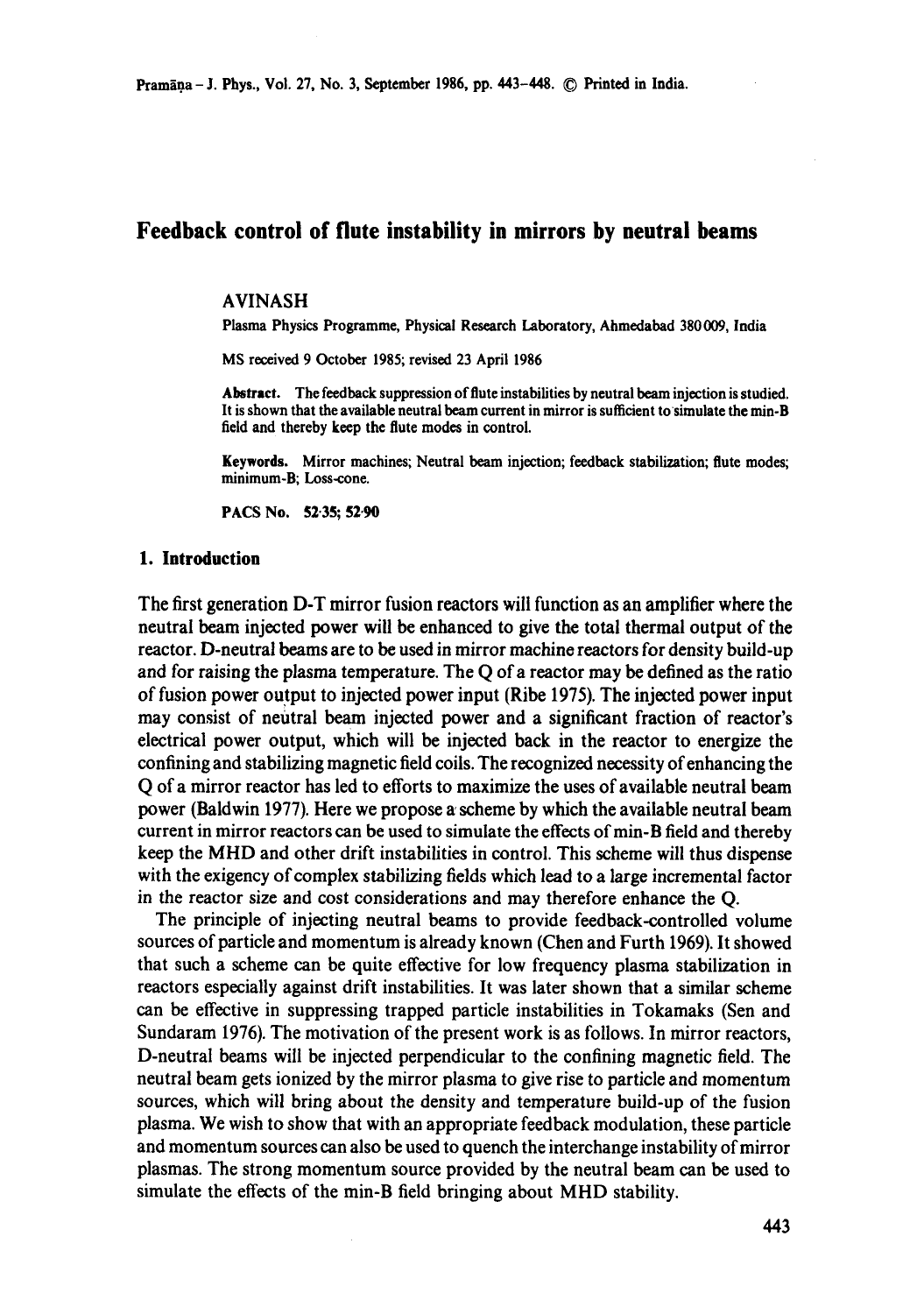The basic idea of the present stabilization scheme is to sense the growing perturbations of interchange instability by an independent system of sensors (optical or microwave beams) placed on the plasma surface. The signal is then amplified and phaseshifted by a calculated amount. With this signal an externally injected neutral beam is modulated which, on ionization from mirror plasma, gives particle and momentum sources in appropriate strength and phase to quench the interchange instability.

In §2 we have derived the modified dispersion relation for the interchange instability in the presence of these particle and momentum sources and have discussed various stabilization mechanisms. In §3 we have discussed the experimental feasibility of this scheme.

## **2. Calculations**

For our theoretical model we consider a mirror geometry where  $\hat{x}$ -direction is the radial direction while  $\hat{v}$  is the azimuthal direction. The plasma is imbedded in a mirror field  $\mathbf{B} = B_0 \hat{z}$ . Because of the curvature of the field lines **R** it has an effective gravity **g** given by

$$
\mathbf{g} = \left[ v_{\parallel}^2 + \frac{1}{2} v_{\perp}^2 \right] \frac{1}{R} \hat{\mathbf{x}}, \tag{1}
$$

acting in the  $\hat{x}$ -direction. The plasma has a density gradient given by

$$
(1/n_0) \left( \frac{dn_0}{dx} \right) = 1/\lambda \tag{2}
$$

in the direction opposite to that of g, where  $n_0$  is the equilibrium density of the plasma. We also assume an unstable interchange mode on the surface of the plasma as:

$$
A = A_0 \exp[i\mathbf{k} \cdot \mathbf{y} - Wt] \tag{3}
$$

where k and w are the wave number and frequency of the unstable mode. We study the stabilization of this unstable wave by an externally injected D-neutral beam in  $\hat{x}$ direction. For simplicity we have taken the beam velocity in  $\hat{y}$ -direction to be zero.

As required by the feedback stabilization, we assume that the beam flux  $I<sub>b</sub>$  per unit area, can be modulated arbitrarily in  $\hat{v}$  direction and in time. We also recall that the neutral beam gets ionized by the target plasma to give particle and momentum sources. For beam energies  $\geq 20$  keV the dominant process is the proton ionization (Freeman and Jones 1974). In the equilibrium the particle source S maintains a constant plasma density by balancing the plasma losses from the open ends, that is

$$
O = \frac{dn_0}{dt} = S - \frac{\partial n_0}{\partial t}\Big|_{E.L.},\tag{4}
$$

where  $S = I_{b0} \langle \sigma v \rangle / V_b$ ,  $\frac{\partial n_0}{\partial t} \Big|_{\sigma}$  represents end losses.

In (4)  $I_{b0}$  and  $V_b$  are the equilibrium beam flux and the beam velocity, while  $\langle \sigma v \rangle$  is the rate coefficient for proton ionization. The plasma loss from the ends, represented by the second term in (4) is due to scattering of plasma particles into the loss-cone by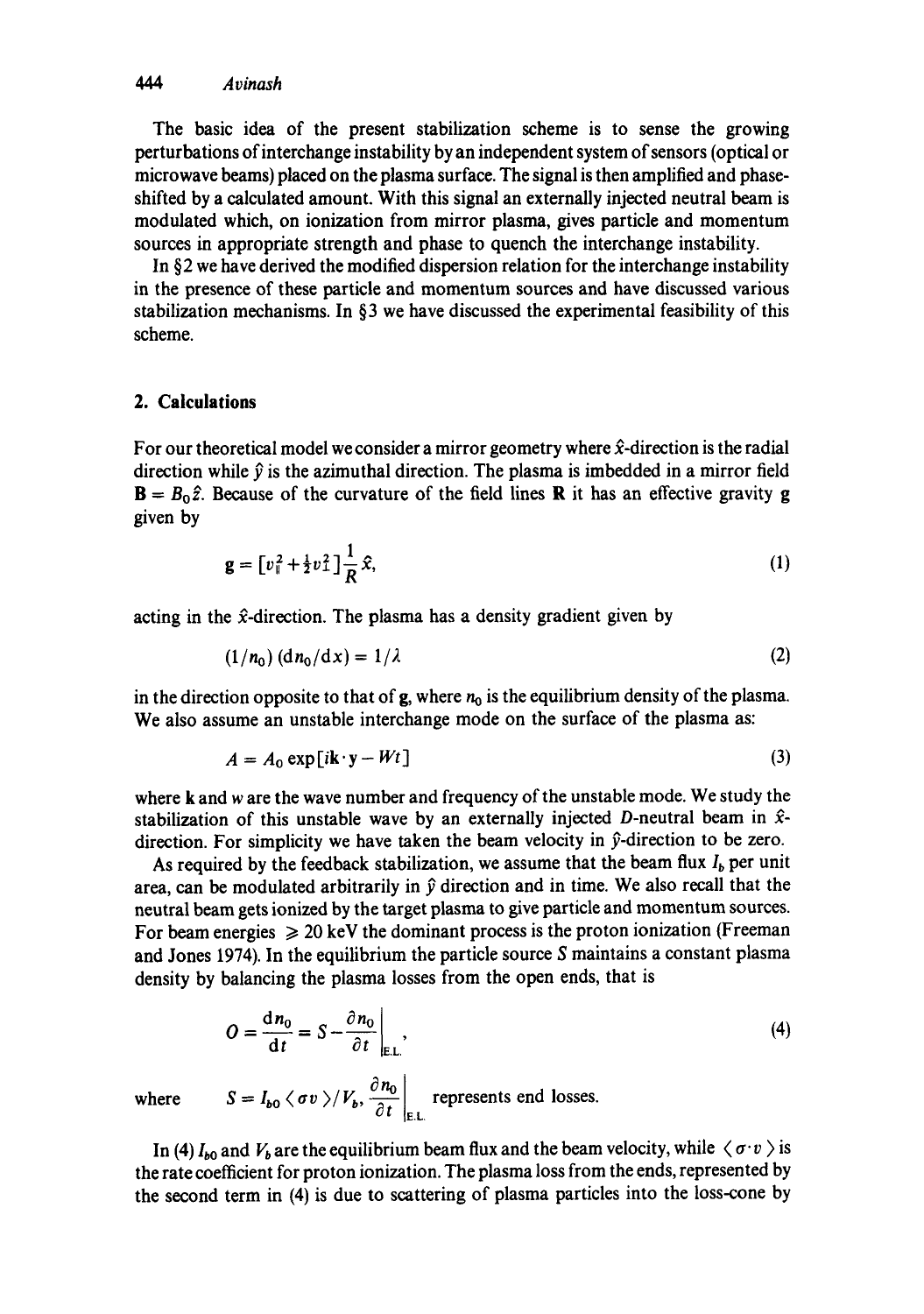electron-ion collisions. The electron-ion collision time is given by (Baldwin 1977)

$$
\tau_{ie} = \frac{10^{13} \cdot T_e^{3/2} \text{[keV]}}{n_0 \cdot \ln \Lambda},\tag{5}
$$

where In  $\Lambda$  is the Spitzer's factor. Equations (4) and (5) together determine the equilibrium flux  $I_{b0}$  required to maintain an equilibrium plasma density  $n_0$  as

$$
I_{b0} = V_b \cdot n_0 \left[ \left\langle \sigma \cdot v \right\rangle \cdot T_e^{3/2} \cdot 10^{12} \right]^{-1} . \tag{6}
$$

This is of course assuming that the fluctuations due to microinstabilities have been stabilized by the motion of the target plasma along the field lines (Coensgen *et a11976).*  The momentum sources, on the other hand, cancel out in pairs. This is because beam injectors are placed in pairs at diametrically opposite points in the azimuthal directions around the plasma. And since plasma is azimuthally symmetric in equilibrium the momentum sources contributed by various injectors mutually cancel.

The first order perturbation in the source of the jth species  $S_i$  can be written as

$$
I_{b1} n_{0j} \langle \sigma \cdot v \rangle V_b^{-1} + I_{b0} n_{1j} \langle \sigma \cdot v \rangle V_b^{-1}, \tag{7}
$$

where  $I_{b1}$  and  $n_{1j}$  are the perturbed beam current density and the perturbed plasma density of the jth species respectively.

There also results a perturbed ion momentum source  $MV<sub>b</sub> S<sub>i</sub>$  where M is the ionic mass. We have neglected the electron momentum source as it is weak. In mirror machines the plasma transport across the magnetic field is brought about by the interchange flute mode which are on the surface of the plasma and our interest lies in stabilizing them. Hence the x-dependence of the source may be neglected.

We take the source for the *j*th species to be of the form

$$
S_j = W_{jj} n_{1j},\tag{8}
$$

where  $n_{1j}$  is the density perturbation of the jth species. The gain and the phase  $\theta$  of the feedback is given by the magnitude ( $= |W|_{f,j}$ ) and the argument of  $W_{f,j}$  respectively. Since the electron and ion sources are caused by the ionization of the same neutral beam, we may take  $W_{fe} = W_{fi} = W_f$ .

To treat the interchange instability we use the standard two-fluid equations for the plasma after adding the sources of density and momentum as follows:

$$
Mn_i \left[ \frac{\partial n_i}{\partial t} + V_i \cdot \nabla V_i \right] = en_i \mathbf{E} + en_i \mathbf{V}_i \times \mathbf{B} + M \mathbf{V}_b S_i
$$
 (9)

$$
0 = -en_e \mathbf{E} - en_e \mathbf{V}_e \times \mathbf{B}
$$
 (10)

$$
\frac{\partial n_e}{\partial t} + \nabla \cdot (n_e \mathbf{V}_e) = S_e, \tag{11}
$$

$$
\frac{\partial n_i}{\partial t} + \nabla \cdot (n_i \mathbf{V}_i) = S_i. \tag{12}
$$

In equilibrium we define a gravitational drift  $V_0 = -(g/\Omega_i)\hat{y}$ . For simplicity the temperature effects are neglected. We consider electrostatic perturbations which vary as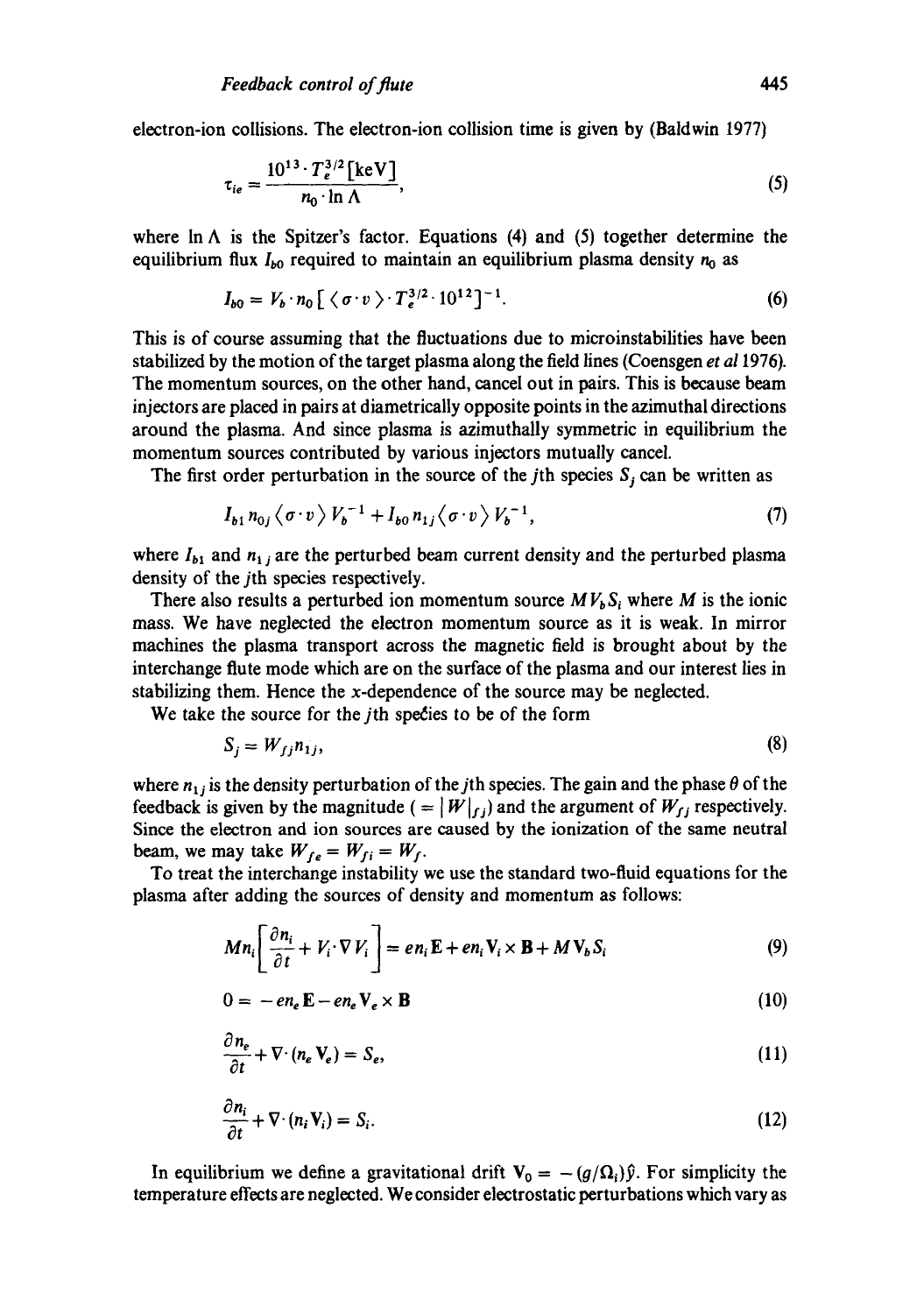exp  $i(K \cdot Y - Wt)$ . In view of the low frequency of interchange modes, the approximations to be used are that of quasi-neutrality and the guiding centre approximation.

Equations (9) to (12) are linearized and combined in the usual fashion to give a quadratic equation for  $\omega$  as

$$
W^{2} - (KV_{0} + iW_{f})W + g\frac{n'_{0}}{n_{0}} \left[1 - \frac{V_{b}W_{f}}{V_{0}\Omega_{i}}\right] = 0.
$$
 (13)

In the absence of the feedback i.e.  $W_f = 0$ , (13) reduces to the usual quadratic equation for interchange mode which for  $K^2 V_0^2 \ll g n_0'/n_0$  grow absolutely  $(W_R \ll W_i)$  with a maximum growth rate  $W_i = [gn'_0/n_0]^{1/2}$ . In the presence of the feedback the two modes are

$$
W = \frac{1}{2}(K V_0 + iW_f) \pm \frac{1}{2} \left[ (K V_0 + iW_f)^2 - 4g \frac{n'_0}{n_0} \left( 1 - \frac{V_b}{V_0} \frac{W_f}{\Omega_i} \right) \right]^{1/2}
$$
 (14)

From this equation we find basically two different stabilizing mechanisms characterized by their phase differences which become important in different limits.

## 2.1 *Density smoothing*

This corresponds to the case when the neutral beam momentum  $V_b$  is very small i.e.  $V_b \ll V_0$ . Though such cases are not encountered in the present-day neutral beam injections, we still study.them for the sake of completeness. To study this case we drop the momentum term from (14)  $(V_b < V_0 \times \Omega_i/W_f)$  in which case it becomes (after neglecting  $K V_0$ )

$$
W \simeq i \frac{W_f}{2} \pm (-W_f^2 - 4gn'_0/n_0)^{1/2}.
$$
 (15)

Clearly the stabilizing phase angle in this case is  $\theta = 180^\circ$ . For gains  $W_f^2 \gg 4gn_0'/n_0$  the two modes are

$$
W_1 = +i[W_f][1 + gn'_0/n_0 \cdot W_f^2], \qquad (16)
$$

$$
W_2 = -i \left[ g n_0' / n_0 \cdot W_f^2 \right] \cdot |W_f|.
$$
 (17)

By having sufficiently large gain  $W_f$  the growth time of the unstable mode  $1/W_2$  can be made as long as desired, i.e. sufficiently longer than the desired confinement time.

The physical mechanism for the stabilization corresponding to this phase difference  $(\theta = 180^{\circ})$  is the smoothing of the density perturbation by the neutral beam injected plasma. However this mechanism may be difficult to implement in practice because of the high gain requirements and small plasma replacement time  $\tau_R$  as will be discussed shortly.

## 2.2 *Simulation of min-B field effects*

This corresponds to the case when the beam momentum is significant, i.e.  $V_b \ge V_0$ . This holds for the present day neutral beam injections. The stabilizing phase angle in this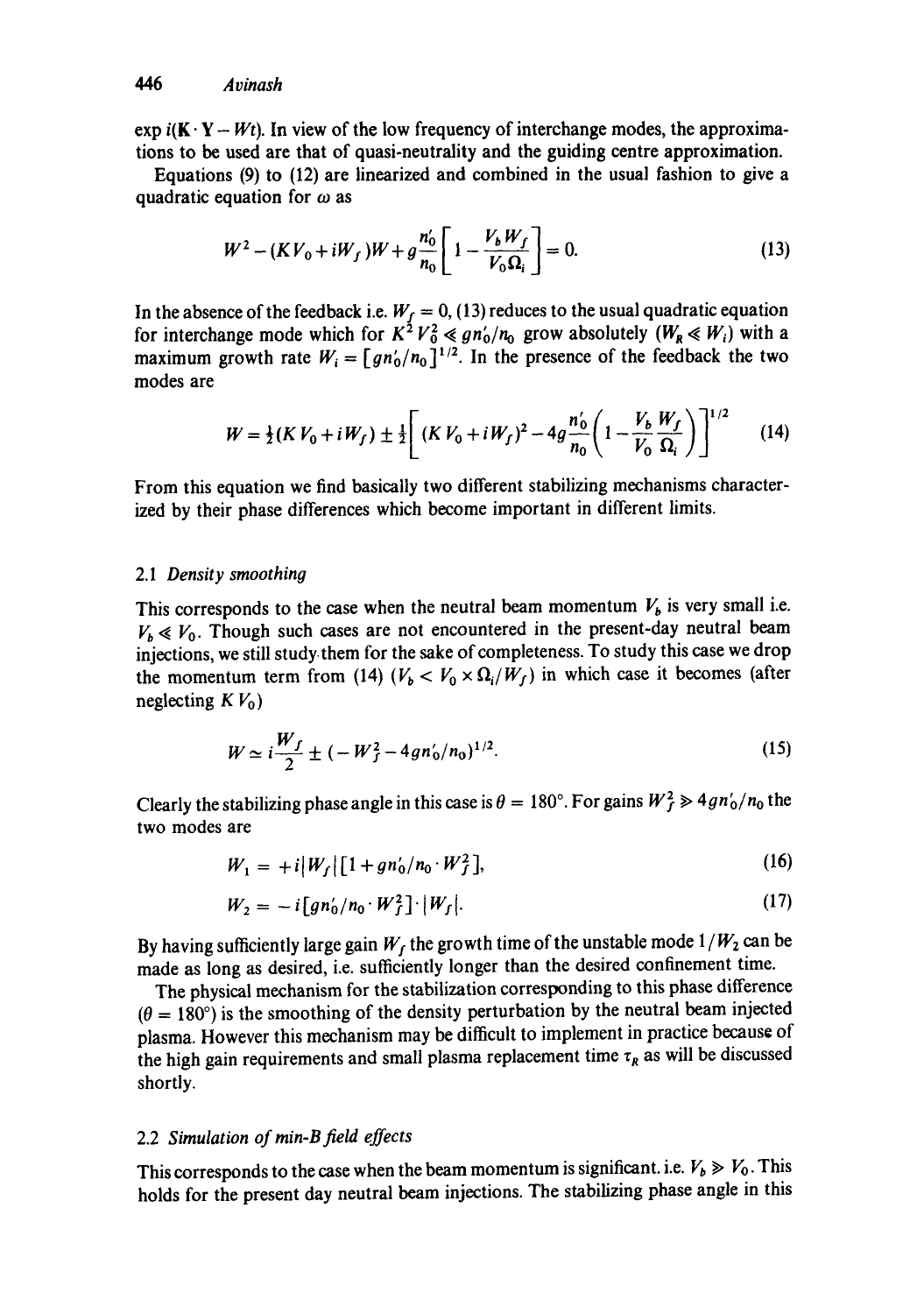case is  $\theta = 0$ . The two modes are

$$
W = \frac{1}{2}(K V_0 + iW_f) \pm \frac{1}{2} \left[ (K V_0 + iW_f)^2 - \frac{4n'_0}{n_0} \left( 1 - \frac{V_b W_f}{V_0 \Omega_i} \right) \right]^{1/2}.
$$
 (18)

From this equation it is easy to see that in the presence of the neutral beam power represented by  $V_b$ , there is an effective gravity g' given by

$$
g' = g\left(1 - \frac{V_b}{V_0} \frac{W_f}{\Omega_i}\right). \tag{19}
$$

Thus by an appropriate choice of beam parameter  $V_b$  and  $W_f$  the effective gravity g' can be made zero or its direction can be reversed. It is in this sense we say that min-B field has been simulated by the neutral beam power. The gain required to make  $g' = 0$  is  $W_f = V_0 \Omega_i / V_b$ . The two modes are

$$
W_1 = 0, \quad W_2 = K V_0 + i W_f. \tag{20}
$$

From (20) we see that the growth due to the interchange of plasma columns has been suppressed. However, one of the modes has a growth induced by the beam. This is because of the plasma dumped by the neutral beam. But this is of no concern as it is controllable. That is  $W_f = V_0 \Omega_i / V_b$  can be made as small as desired by having  $V_b$ sufficiently high.

The physical mechanism for the stabilization corresponding to this phase difference  $(\theta = 0)$  is the beam pressure against the crest of the density perturbation. This creates effects analogous to the effect of favourable gradients of zero-order magnetic field.

#### **3. Results and discussion**

To discuss the experimental feasibility we define a time called the plasma replacement time.

$$
\tau_R = \frac{n_0}{n_1} \cdot \frac{1}{W_f}.\tag{21}
$$

In applying neutral beam feedback technique to mirror reactors, care must be taken to ensure that the replacement time  $\tau_R$  is sufficiently long compared to the desired confinement time  $\tau$ . In this respect the first mechanism of density smoothing may not be quite feasible, because of the large gain requirements and consequently small  $\tau<sub>R</sub>$ . Besides in the present-day neutral beam injections, beam momentum is quite dominant. For this reason the second case of simulation of min-B field effects may be quite feasible. The  $\tau_R$  in this case is  $(n_0/n_1) (V_0\Omega_i/V_b)^{-1}$ , which with  $V_b \gg V_0$  can be made sufficiently long compared to the desired confinement time  $\tau$ . It should be noted that by this method only one mode is suppressed at a time. Hence it should be utilized to suppress the mode causing maximum particle transport.

As a further indication of feasibility we may calculate the beam current requirement to stabilize a given level of fluctuations with a certain depth of modulation. The gain required for this purpose is  $V_0 \Omega_i / V_b$  which gives

$$
S = W_f n_1 = \frac{V_0 \Omega_i}{V_b} n_1.
$$